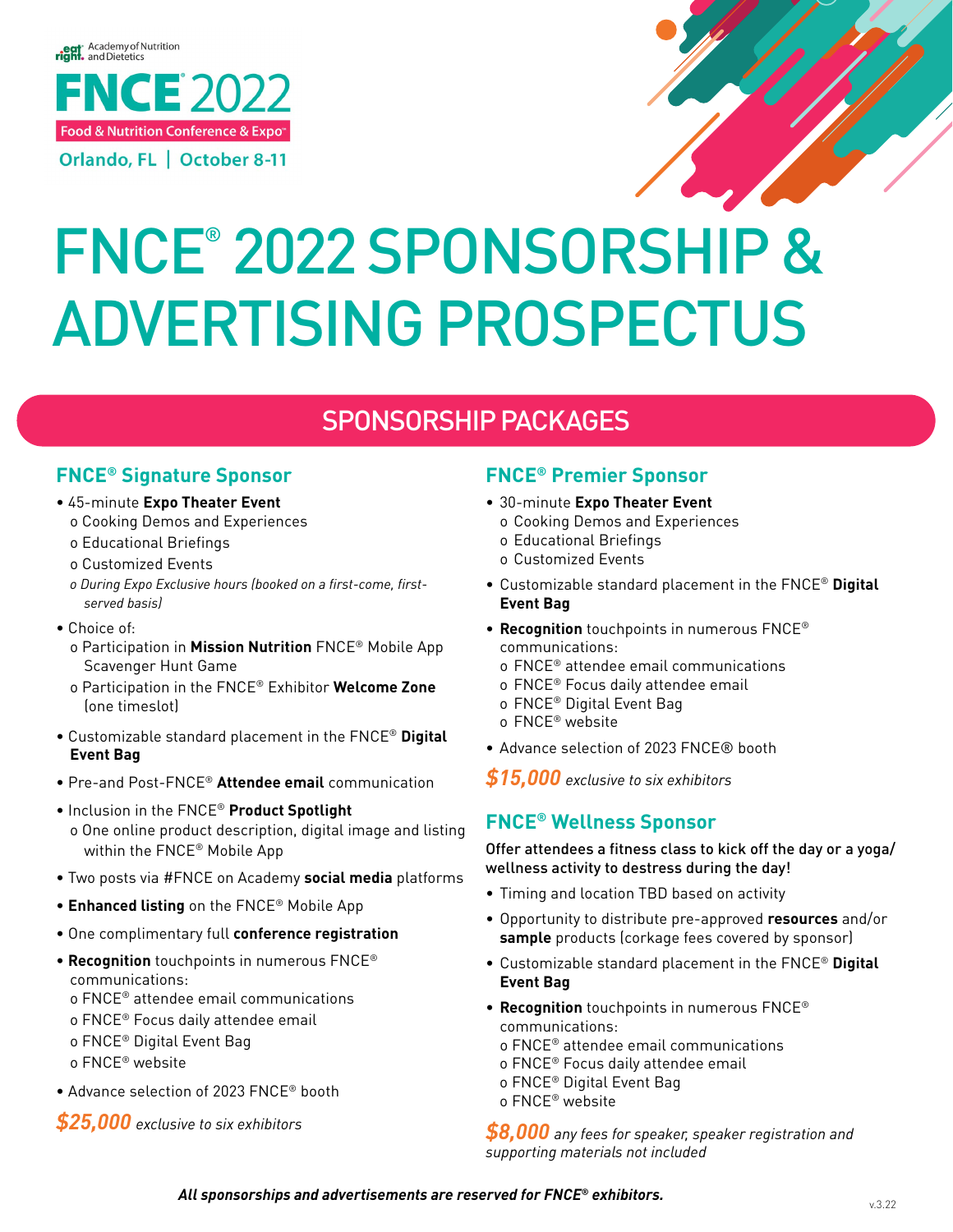# **FNCE® Product Showcase**

Demo your innovative products and services in the Expo Hall to influential nutrition professionals and generate attendee booth traffic!

- 20-minute **Product Demo/Presentation**
	- o Customizable standard placement in the FNCE® **Digital Event Bag**
	- o Inclusion in the FNCE® **Product Spotlight**
	- − One online product description, digital image and listing within the FNCE® Mobile App
- **Recognition** touchpoints in numerous FNCE® communications:
- o FNCE® attendee email communications

o FNCE® Focus daily attendee email

- o FNCE® Digital Event Bag
- o FNCE® website

```
$5,000
```
# EDUCATE AND ENGAGE

## **FNCE® Exhibitor Welcome Zone**

Greet attendees, sample products and increase your brand visibility outside the Expo Hall with a tabletop exhibit in the Welcome Zone on Sunday, October 9, 2022. Stationed in a high-traffic area, your company and products will be prominently featured before and/or after Expo hours.

| <b>Morning timeslot</b> | \$4,000 |
|-------------------------|---------|
| Afternoon timeslot      | \$3,000 |
| <b>Both timeslots</b>   | \$6,000 |
|                         |         |

*maximum of 10 exhibitors per timeslot*

## **FNCE® Mission Nutrition Mobile App Scavenger Hunt Game**

Drive traffic to your booth and engage in meaningful FNCE® attendee interactions with the **Mission Nutrition** interactive Mobile App game! Attendees will be directed to visit your booth, scan a QR code and answer a question that YOU create. Attendees will have a list of all participating exhibitors, accessible within the Mobile App, and will earn points for each question they answer correctly for a chance to win prizes.

# *\$3,500*

## **Academy Spokesperson Briefing**

The Academy's network of national **[Spokespeople](https://www.eatrightpro.org/media/meet-our-spokespeople/spokespeople)** serve as the media's trusted source for accurate, timely and sciencebased food and nutrition information. Located in the top 25 media markets across the nation, they are the news media's best resource for expert commentary, story ideas and background on the full range of food and nutrition topics.

- One-hour briefing: 45-minute science-based, non-commercial presentation plus 15 minutes Q&A
- o Scheduled on Saturday, October 8, 2022
- Pre-briefing survey including five sponsor questions
- Pre-approved sponsor resources sent electronically to Briefing attendees or distributed onsite
- Attendee evaluation including one pre-approved custom question from sponsor

## *\$15,000*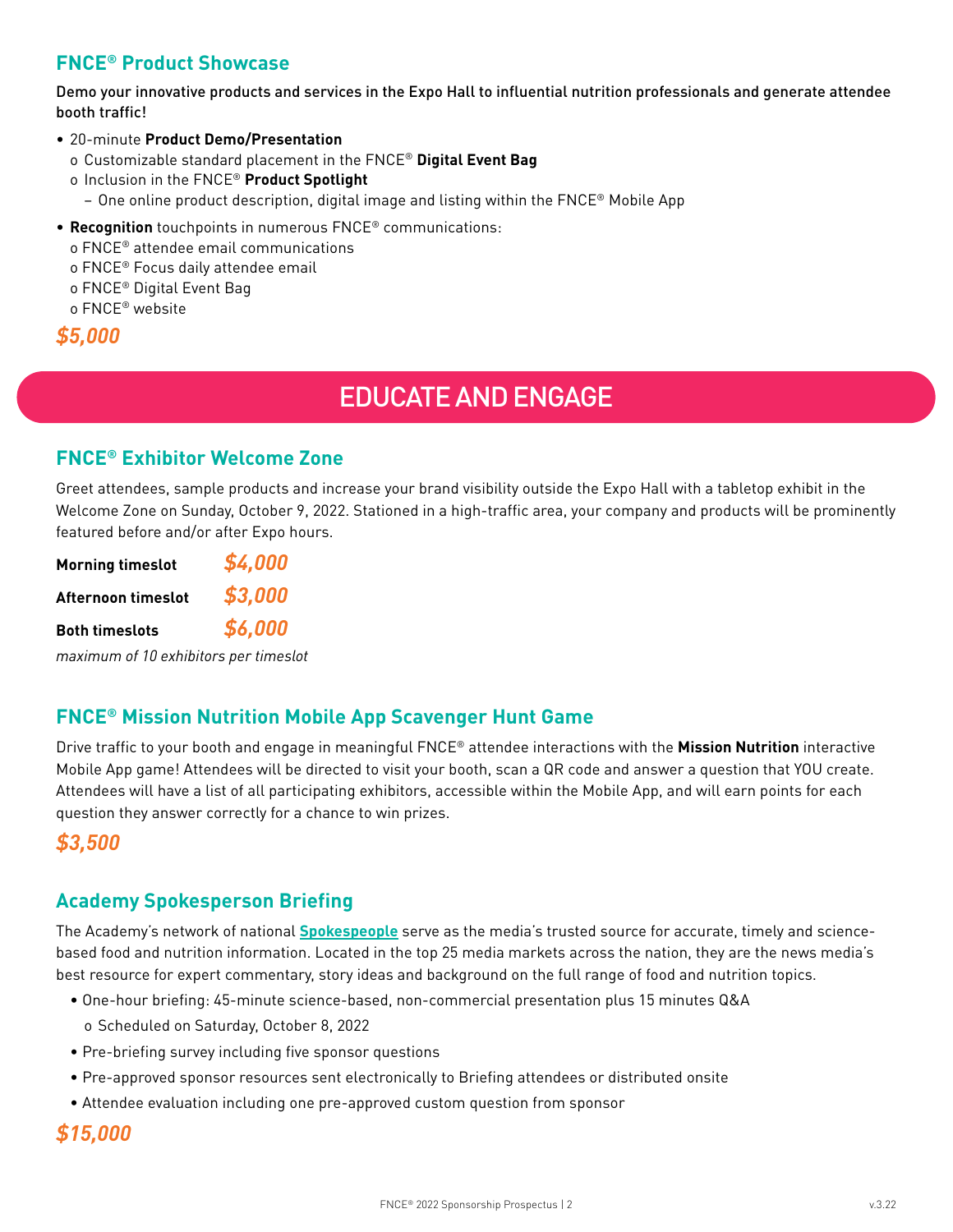# INFORM AND ADVERTISE

# **FNCE® Digital Event Bag**

Promote your company, brand, research, products and services to FNCE® attendees before, during and after the conference through the FNCE® **Digital Event Bag**! This virtual promotion allows you to directly reach the entire FNCE® audience. Customize your message and direct access links to maximize your FNCE® influence with attendees and drive traffic to your booth or website – a perfect opportunity to promote any giveaways, coupons, booth activities, toolkits, new product initiatives and more.

*2021 stats: 27,000 Views, 61.2% attendee visit rate*

| Featured Placement (maximum of six) \$2,000 |         |
|---------------------------------------------|---------|
| <b>Standard Placement</b>                   | \$1,000 |

#### **FNCE® Focus**

Local definition claim apartment entity entities and affine terms to your economy derived.<br>
resources and activities. Daily email sent to all attendees during the four-day conference, dedicated exclusively to Expo Hall hours, events and booth activities. Stand apart from other exhibitors and drive traffic to your booth by advertising your booth promotions, resources and activities.

> **Four issues:** Saturday, October 8 | Sunday, October 9 | Monday, October 10 | Tuesday, October 11

*FNCE® Focus 2021 average open rate: 56%*

#### **Advertising Options:**

**Banner Ad** (image and/or logo, short description and link to company website) *\$1,500 one per issue*

**Featured Booth Promotion** (image, description and link to company website)

*\$1,500 one per issue*

**Premium Booth Promotion** (description and link to company website)

*\$1,250 four per issue*

#### **Standard Booth Promotion** (description)

*\$1,000 four per issue*

**Food & Nutrition Conference & Expo™**

**Orlando, FL (1996) To learn more, contact Daun Longshore, dlongshore**@**[eatright.org](mailto:dlongshore%40eatright.org?subject=).**